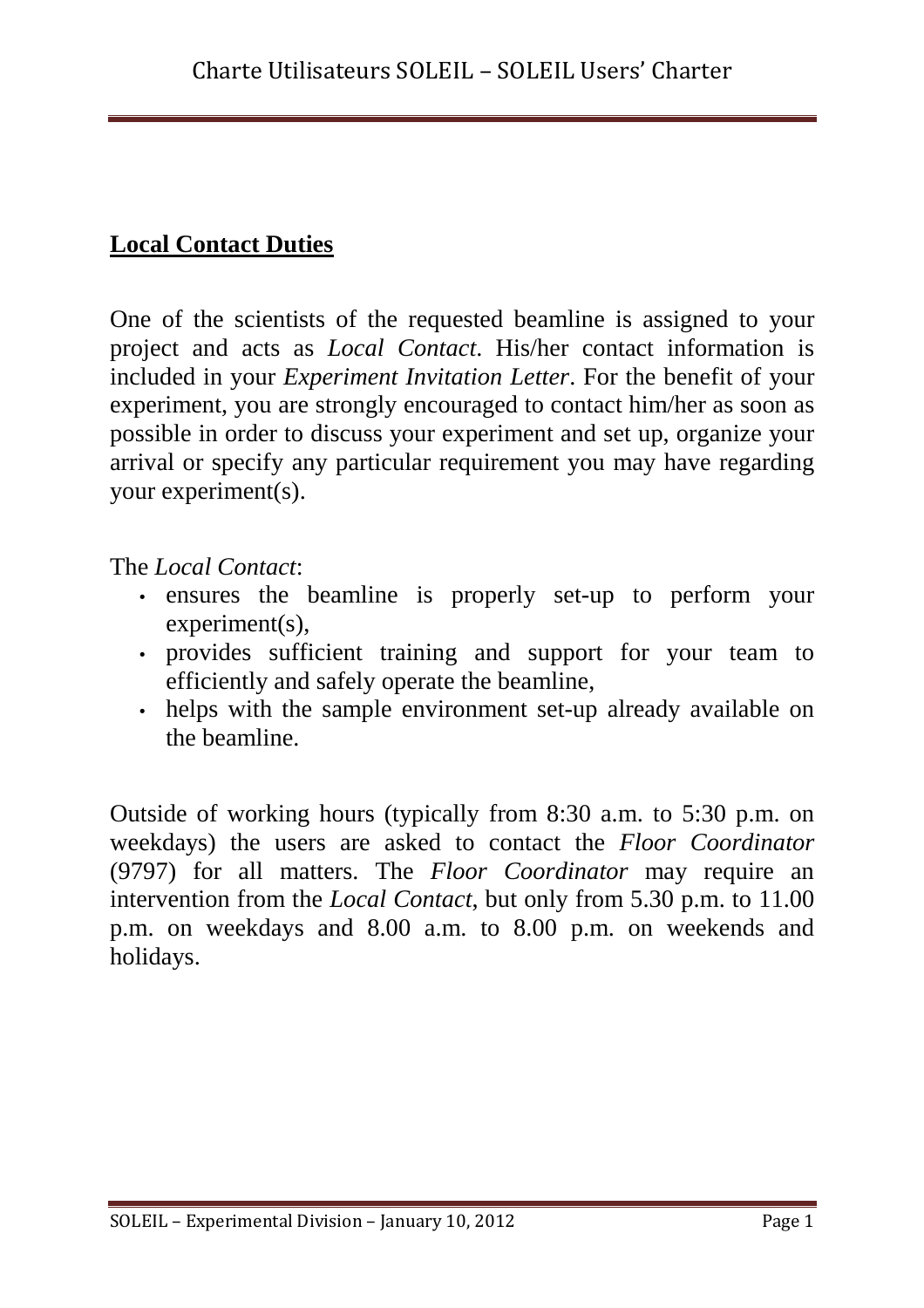## **Users' Duties**

- All users must perform the *Safety Training* course before starting the experiment.
- The samples to be brought to SOLEIL must comply with those mentioned in the accepted proposal. Exceptionally a complementary list of samples may be declared in the SUN set, but it must be approved by the safety group and the beamline staff prior to beam time.
- All participants must be declared by the Main proposer in the SUN set, within the appropriate delay.
- It is the responsibility of the users to provide sufficient human resources to operate the beamline 24 hours a day and perform experiments throughout the entire beam time. The users are requested to leave the experimental areas, the working spaces of the beamline and the support laboratory as clean and tidy as found when they arrived.
- Upon beamtime completion you are requested to submit an "**end of run report**" and an "**experimental report**" through the *SUN set*. Failure in providing the latter report may be detrimental for future beam time allocation by the *Peer Review Committees*.

## **Collaborations**

Users and beamline scientists may wish to collaborate on a subject of common interest. This agreement should occur before the start of the experiment on the beamline(s).